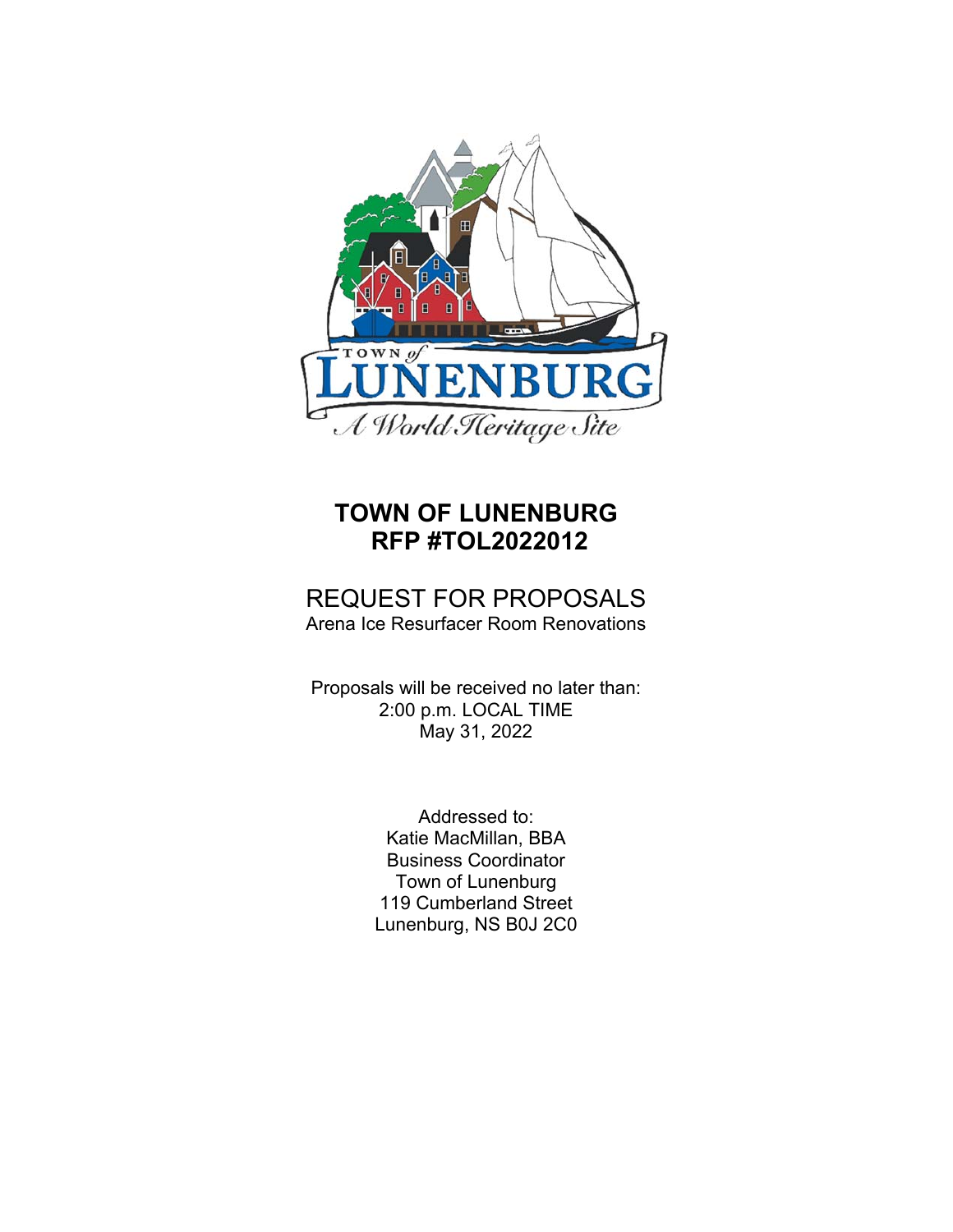#### **REQUEST FOR PROPOSALS Arena Ice Resurfacer Room Renovations**

## **TABLE OF CONTENTS**

| 1.9 Acceptance and/or Rejection of Proposals and Reservation of Rights 5 |                |
|--------------------------------------------------------------------------|----------------|
|                                                                          |                |
|                                                                          |                |
|                                                                          |                |
|                                                                          |                |
|                                                                          |                |
|                                                                          |                |
|                                                                          |                |
|                                                                          |                |
|                                                                          |                |
|                                                                          |                |
|                                                                          | $\overline{7}$ |
|                                                                          |                |
|                                                                          | 8              |
|                                                                          | 9              |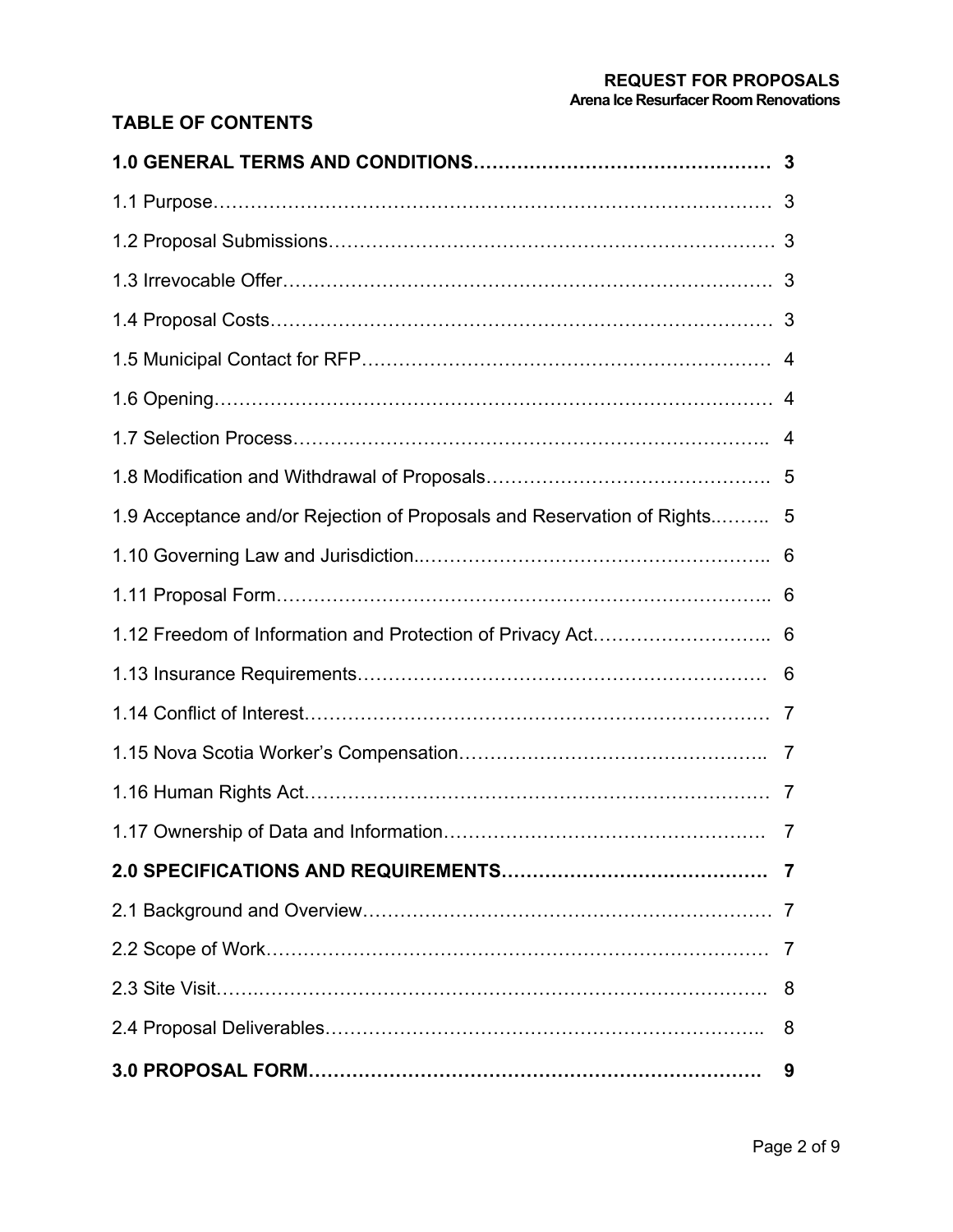## **1.0 GENERAL TERMS AND CONDITIONS**

Section 1 of this proposal document sets out a summary of requirements and outlines the general terms and conditions. The Town of Lunenburg shall be referred to as the "Town" throughout this document.

## **1.1 Purpose**

The Town is seeking proposals with regard to the Arena Ice Resurfacer Room Renovations as further specified within this Request for Proposal (RFP).

This RFP sets out the instructions for submitting proposals and procedures and criteria by which the successful Proponent may be evaluated, subject to the Town's overriding discretion to determine what is in its best overall interests.

## **1.2 Proposal Submissions**

Any change notices, appendices and addenda issued for this RFP shall be considered part of this proposal document. The proposal is to be submitted, clearly marked with **"Arena Ice Resurfacer Renovations RFP"** and proposal document number **TOL2022012**, to Katie MacMillan, Business Coordinator at 119 Cumberland Street, Lunenburg, NS, B0J 2C0 before the closing time on the closing date (Closing Time). Proponents must submit two (2) color and bound hard copies of their proposal and/or one (1) PDF copy via email to purchasing@townoflunenburg.ca or on a USB drive. Erasure, overwriting or strike-outs must be initialed by the person signing on behalf of the Proponent. Proposals will not be accepted after the Closing Time. The Town shall have the right in its absolute and unfettered discretion to determine whether a proposal has been received prior to the Closing Time. Proposal prices must remain open and available for acceptance by the Town for 90 days after the Closing Time. All proposals shall become the property of the Town of Lunenburg. It is the responsibility of each Proponent to submit all required documents as outlined in this RFP. Failure to quote on all options set out may disqualify your proposal.

#### **1.3 Irrevocable Offer**

The Proponent hereby acknowledges that offers contained within your response to this RFP shall remain open for acceptance by the Town of Lunenburg for a period of not less than ninety (90) days from the Closing Time specified in Section 1.6. Proponents may not make modifications to their Proposals after the Closing Time.

#### **1.4 Proposal Costs**

The Proponent shall be solely and fully responsible for all costs associated with the development, preparation, transmittal, submission of proposal, and any work performed prior to official appointment by the Town of Lunenburg.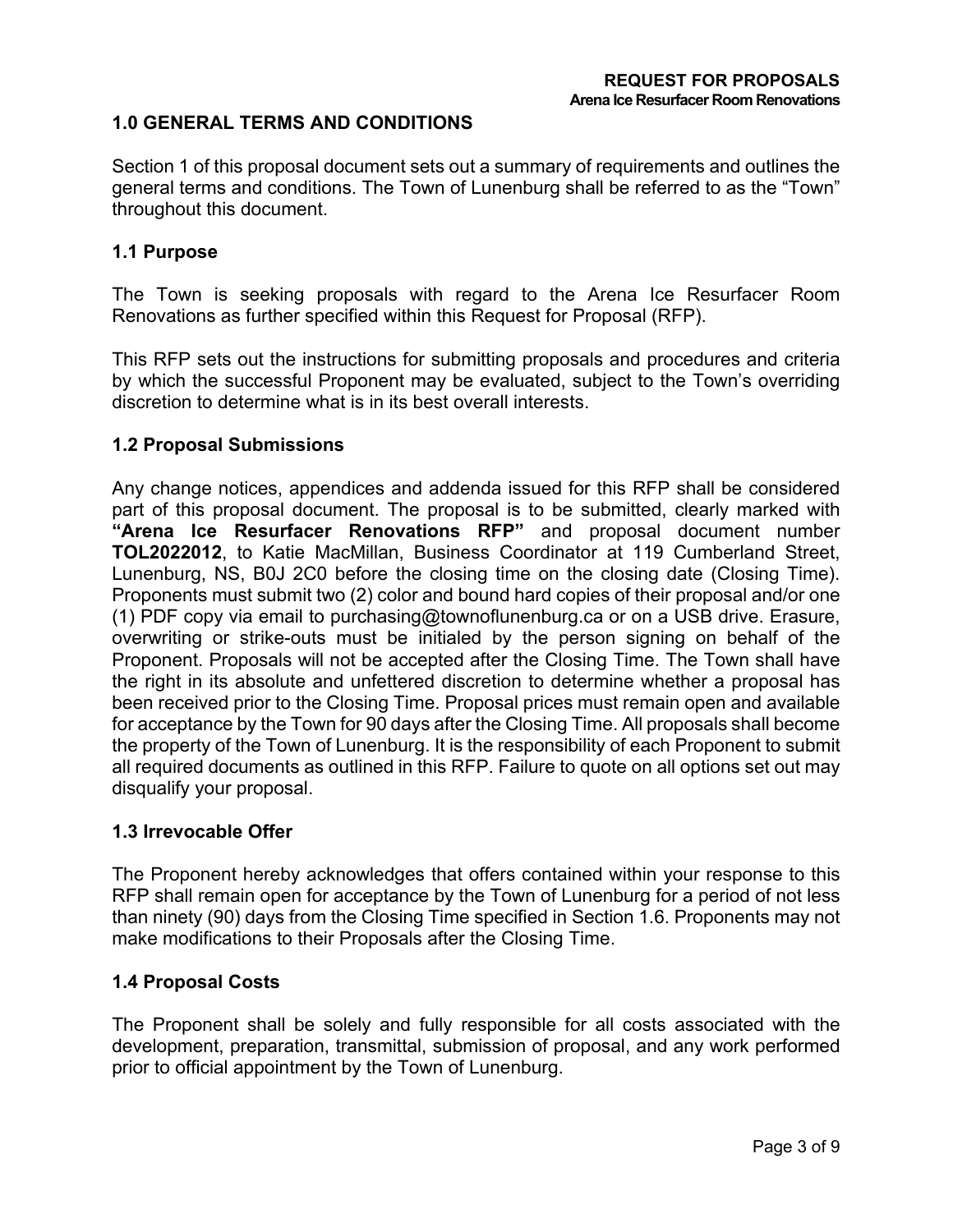## **1.5 Municipal Contact for RFP**

It shall be the Proponent's responsibility to clarify any points in question with the Town of Lunenburg prior to submitting the proposal. Deadline for all inquiries is May 24, 2022. Inquiries regarding the specifications of the RFP and the RFP process should be directed to:

| Name:          | Katie MacMillan               |
|----------------|-------------------------------|
| Title:         | <b>Business Coordinator</b>   |
| Email Address: | purchasing@townoflunenburg.ca |

If a Proponent discovers any inconsistency, discrepancy, ambiguity, error, or omission in this Request for Proposal, they must notify the Town of Lunenburg immediately in writing.

Any revision to this Request for Proposal will be issued as an addendum to all known potential Proponents.

Please check the Town website townoflunenburg.ca/purchasing.html to determine if any addendums have been issued prior to the submission deadline.

## **1.6 Opening**

Proposals will only be received by:

| Name:          | Katie MacMillan               |
|----------------|-------------------------------|
| Title:         | <b>Business Coordinator</b>   |
| Email Address: | purchasing@townoflunenburg.ca |

**Two (2) physical hard copies and/or one (1) PDF copy** of your proposal must be received by the Town prior to **2:00 p.m.** local time, **May 31, 2022**. Proposals will be signed by an official authorized to bind the Proponents will provide the name(s), title(s), address, and telephone number of the individual(s) to be contacted during the evaluation process. Proposals received later than the specified Closing Time may be returned unopened to the Proponent.

There will not be a public opening for this RFP. As this is a proposal document for which a number of criteria will be evaluated, only the names of the Proponents who have submitted a proposal will be identified after the opening, upon request.

#### **1.7 Selection Process**

**Selection – Subject to Section 1.9 of this RFP,** the Town will not necessarily accept the lowest price or any proposal. Any implication that the lowest price or any proposal will be accepted is hereby expressly negated. The successful Proponent(s) will be selected based upon evaluation criteria developed by the Town which in its sole discretion will determine the manner in which each response to this RFP meets the evaluation criteria. The proposal may be awarded to one Proponent only or more as the Town determines.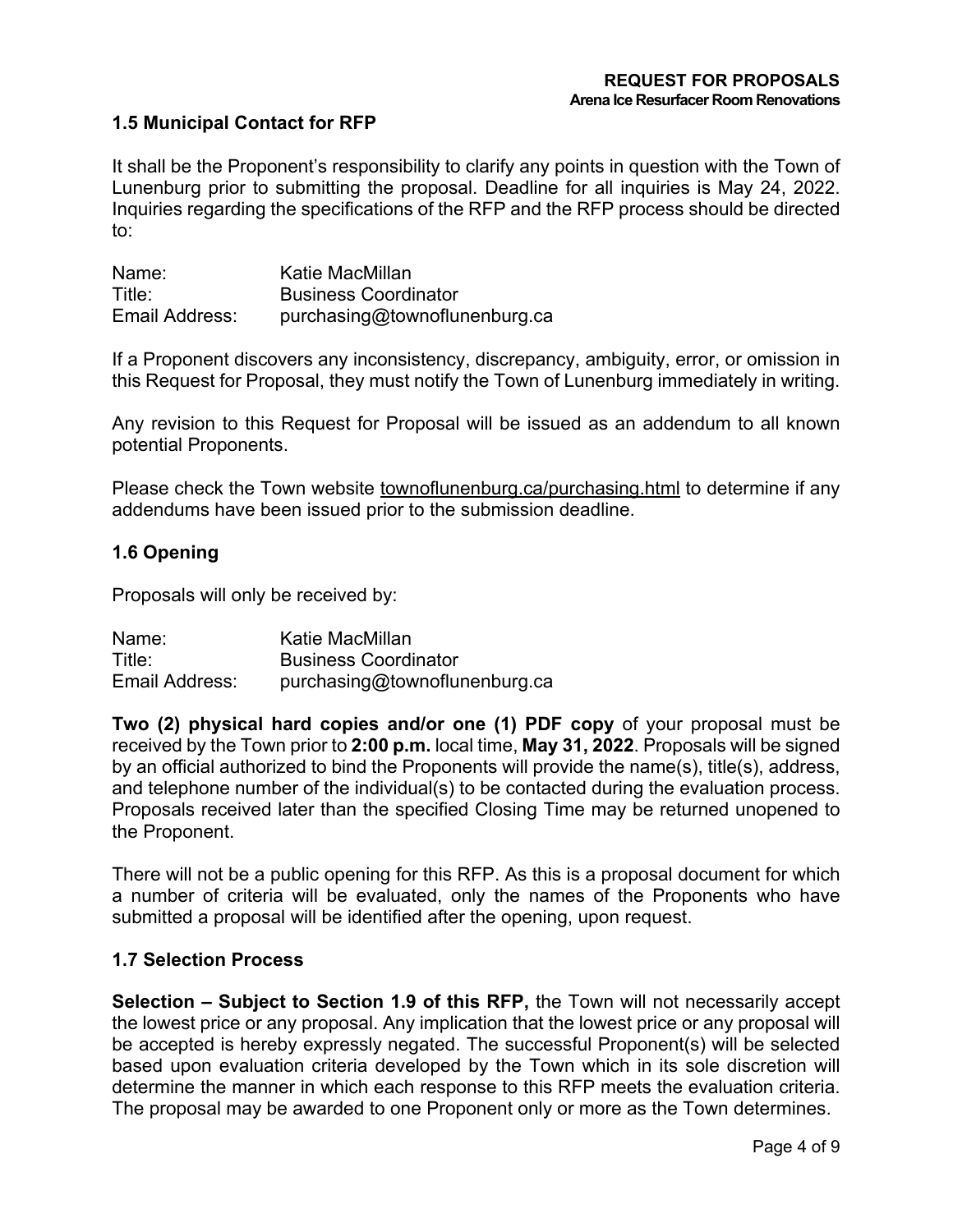**Evaluation Criteria – Subject to Section 1.9 of this RFP,** each response to this RFP will be evaluated by the Town to determine the degree to which it responds to the requirements as set out herein. Because this is an RFP other factors in addition to price will be considered when submissions are evaluated.

Please indicate any requirements not met in your proposal with a brief description and reasons therefor.

## **1.8 Modification and Withdrawal of Proposals**

Proposal prices must remain open and available for acceptance by the Town for 90 days after the Closing Time. Proponents may not make modifications to their proposals after this. Proponents will not have the right to change conditions, terms or prices of the proposal once the proposal has been submitted in writing to the Town. All proposals shall become the Town's property. It is the responsibility of each Proponent to submit all required documents as outlined in this RFP.

## **1.9 Acceptance and/or Rejection of Proposals and Reservation of Rights**

The Town is not under any obligation to award a contract, and reserves the right to terminate this RFP at any time for any reason, and to withdraw from discussions with all or any of the Proponents who have responded. The receipt and opening of a proposal does not constitute acceptance of any proposal.

The Town reserves the right to reject all or any proposals, and to not necessarily accept the lowest proposal. The Town may accept any proposal that may be considered in the best interests of the Town in its sole and absolute discretion. The Town also reserves the right in its sole and absolute discretion to waive any formality, informality, or technicality in any proposal. This includes the right to accept a proposal that is not strictly compliant with the instructions in the RFP document.

The Town reserves the right to negotiate, after the RFP Closing Time, with any Proponent to finalize service arrangements in the best interests of the Town.

The Town shall not be bound by trade or custom in dealing with and/or evaluating the responses to the RFP. The Town reserves the right to interpret any and all aspects of this RFP as may be most favorable to the Town.

Proponents will be deemed to have familiarized themselves with existing conditions and any other conditions which may affect performance of the contract. No plea of ignorance of such conditions as a result of failure to make all necessary examinations will be accepted as a basis for any claims for extra compensation.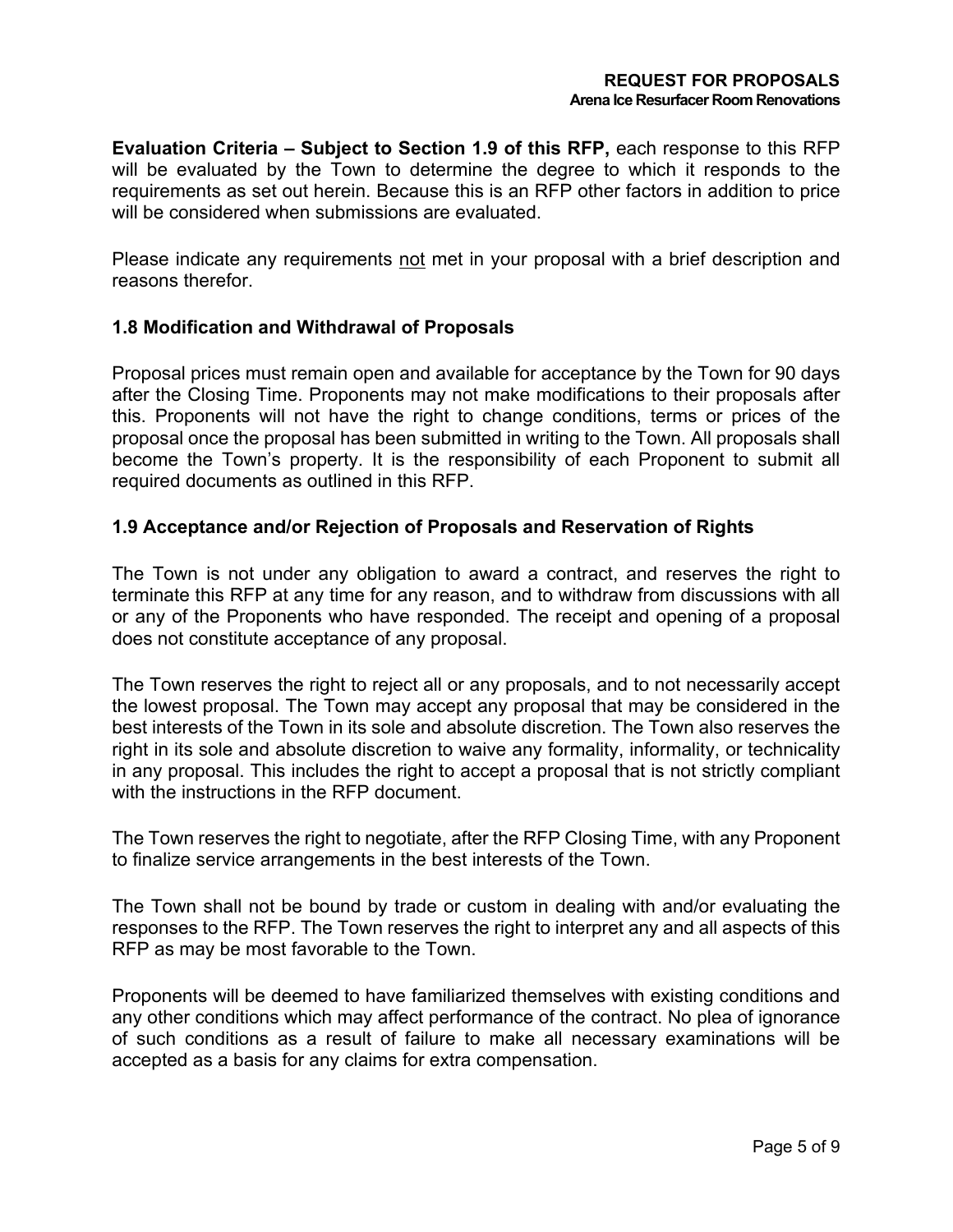Proponents waive any claim against the Town for compensation of any kind whatsoever as a result of its participation in or providing a response to this RFP process, including without limitation any claim for costs of proposal preparation or participation in negotiations, or for loss of anticipated profits, whether based in contract including fundamental breach, tort, equity, breach of any duty, including, but not limited to breach of the duty of fairness, breach of any obligation not to accept non-compliant proposals or any other cause of action whatsoever.

In submitting a proposal, the Proponent has accepted the reservation of rights as set out herein and agrees to be bound by same.

## **1.10 Governing Law and Jurisdiction**

Any contract resulting from this RFP shall be governed by and interpreted in accordance with the laws of the Province of Nova Scotia. Any disputes shall be determined in the courts of Nova Scotia.

## **1.11 Proposal Form**

The attached Proposal Form (3.0) must be completed and submitted with all proposals for consideration. Failure to complete and submit the proposal form could lead to the rejection of the proposal.

## **1.12 Freedom of Information and Protection of Privacy Act**

The Town of Lunenburg is subject to the Municipal Government Act provisions relating to the freedom of information and protection of privacy provisions Freedom of Information and Protection of Privacy Act (FOIPOP) and associated Provincial legislation. Any proposal submitted to the Town may be required to be disclosed publicly if any request is to be made under FOIPOP. All proposals received in response to this RFP will be considered public.

#### **1.13 Insurance Requirements**

The successful Proponent shall at its own expense obtain and maintain until the completion of the contract and provide the Town with a Certificate of Insurance providing proof of:

- a. Professional Liability insurance covering the work and services described in this Agreement for an amount not less than \$2.0 Million per occurrence;
- b. Comprehensive General Liability insurance for an amount not less than \$2.0 Million per occurrence;
- c. Automobile Liability insurance for an amount not less than \$2.0 Million covering all vehicles used in any manner in connection with the performance of the work described in this RFP.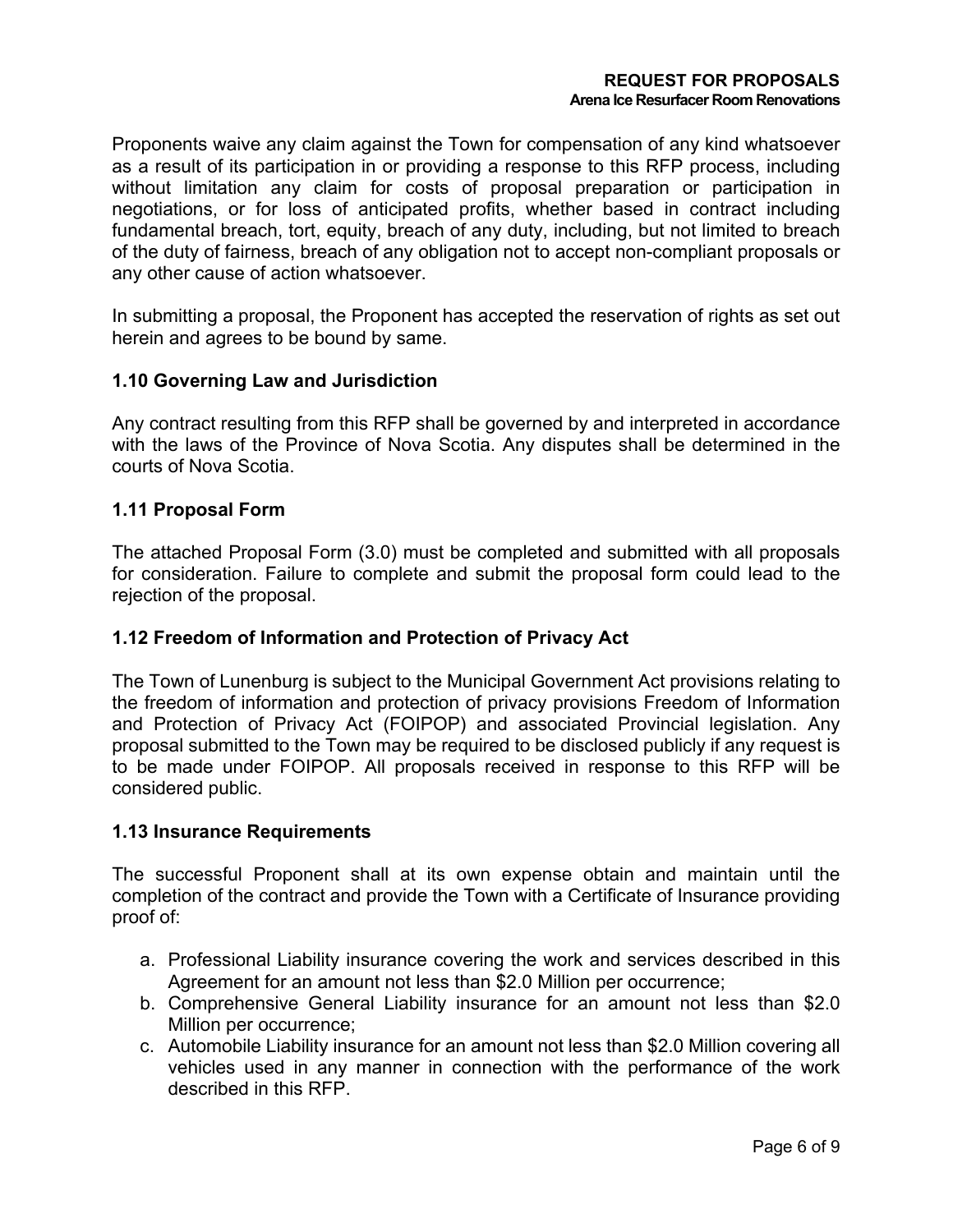## **1.14 Conflict of Interest**

The Proponent warrants that no conflict of interest exists with any Town staff, Council or Committee member regarding their RFP submission or with the Town's evaluation process. Should a conflict of interest exist or arise, the Town at its sole discretion may disqualify the proposal submission and/or contract as applicable.

#### **1.15 Nova Scotia Worker's Compensation**

The successful Proponent must be registered and remain in good standing with NS WCB throughout the term of a contract issued pursuant to this RFP.

#### **1.16 Human Rights Act**

The successful Proponent shall ensure full observance of the NS Human Rights Act in all dealings related to this project.

## **1.17 Ownership of Data and Information**

All data, other information and all resulting reports and materials prepared by the successful Proponent shall be the exclusive property of the Town who reserves ownership rights to all ideas, plans, concepts, etc.

## **2.0 SPECIFICATIONS AND REQUIREMENTS**

#### **2.1 Background and Overview**

The Town of Lunenburg will be undertaking renovations of the current ice resurfacer room in the Lunenburg Arena. The Town is expanding the area of the room to make it more accessible for the ice resurfacing machine.

The Town is looking for a proponent that can manage the design and construction of the renovation of the ice resurfacer room. The Town expects the successful proponent to take responsibility for all aspects of the project, with approval from the Town's designated contact. All proposals are to include a detailed account of what the proponent intends to deliver to make the Town's ice resurfacer room renovation a success including budget and timelines.

#### **2.2 Scope of Work**

The length of the portion of the room where the ice resurfacer is housed, will be extended by four feet. The width of the portion of the room where the ice resurfacer is housed, will be expanded by approximately twenty-eight inches. A new exterior overhead door must be installed, at an appropriate width to accommodate the ice resurfacing machine. The expansion of the room includes moving exterior walls, thus exterior work is required including new siding and roofing in this location and must coordinate with the existing exterior finishes.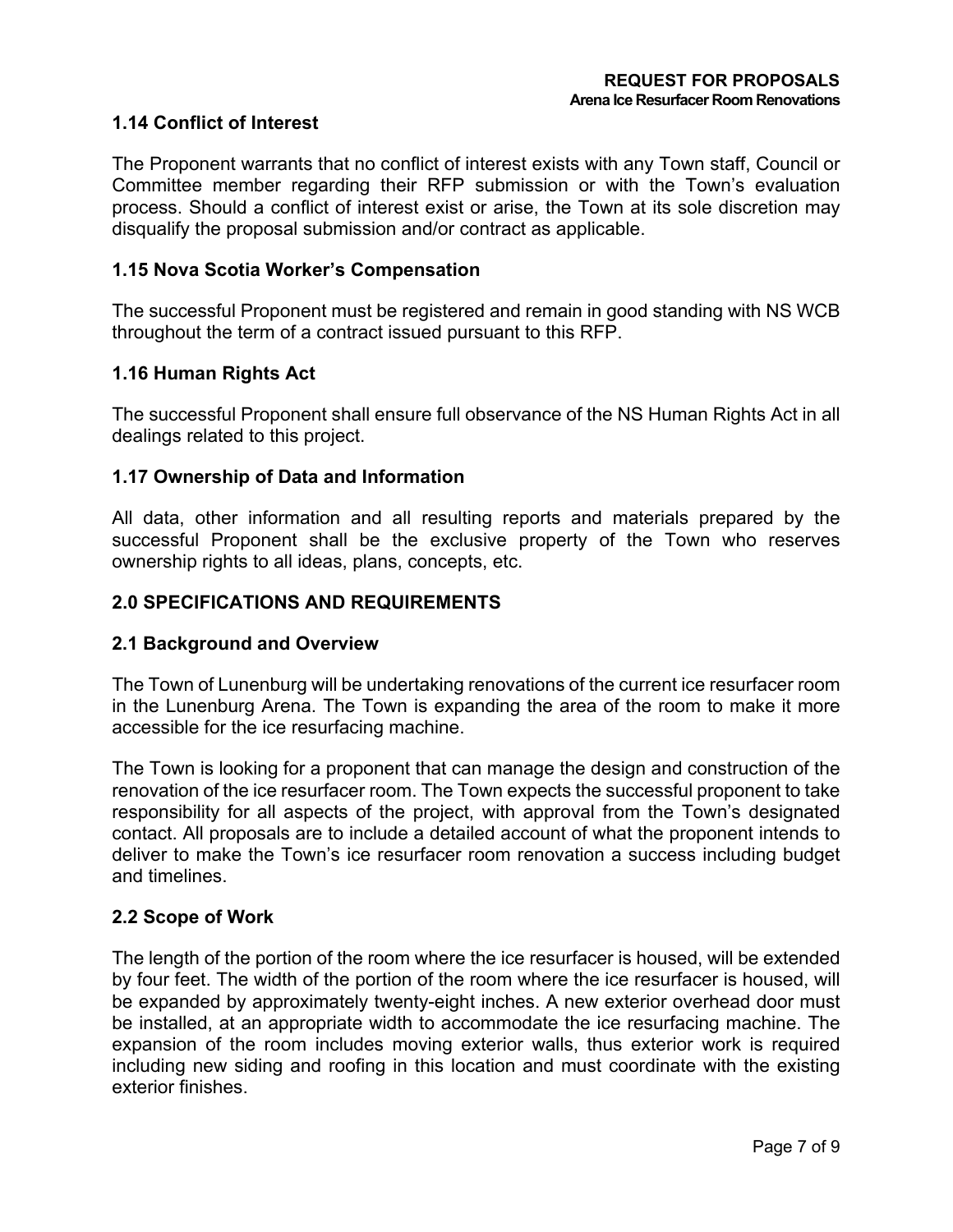The successful proponent is not to work on Thursday mornings from 9am-1pm. The successful proponent is also not permitted to work on the weekends (Saturday and Sunday). Work is to be completed by August 31, 2022.

The work will have minimal impact in preventing the public from accessing the services available at the Arena. The Arena will still be operational (without the ice installed) during the construction of the ice resurfacer room. The successful proponent will be expected to keep the work area safe and clearly marked for the public.

The successful proponent will ensure that the worksite is clear of debris and kept in a tidy state at all times. The successful proponent will be responsible for the removal and disposal of any and all construction debris. No equipment or material is permitted to be stored on the Arena ice surface floor during the duration of the work.

All work must meet the Canadian Building Code Regulations.

Please quote on the following additional work at a separate cost from the total renovation proposal:

**Option:** The installation of an interior roll-up door between the ice surface and the ice resurfacer room. Approximate dimensions are 10'3" wide by 9' high.

## **2.3 Site Meeting**

There will be an optional site visit/meeting held on **May 13, 2022 at 9:00 am**. This meeting will be held at the Lunenburg War Memorial Arena. Please meet at the parking lot behind the Arena next to the bowling alley, on Victoria Rd. Any questions regarding the site visit should be directed to Kelly Cunningham, Recreation Director, at (902) 634-4006 or by email to kcunningham@townoflunenburg.ca. There will be no minutes or notes available from this site meeting.

#### **2.4 Proposal Deliverables**

The proponent shall provide a brief but clear and concise summary of their understanding of the objectives of this RFP and describe how the proponent will address and approach those objectives. The proponent will be evaluated on the overall presentation, completeness, and clarity of the project.

The proponent must include a design layout for review by Town of Lunenburg staff. Proponents may be asked to review the proposal with Town staff.

The start date of the project needs to be clearly specified as a commitment by the proponent.

Proponents shall provide itemized estimates of expenses and a total price with a breakdown of the different components of the project.

Proponents shall provide, where applicable, hourly rates for additional work if requested.